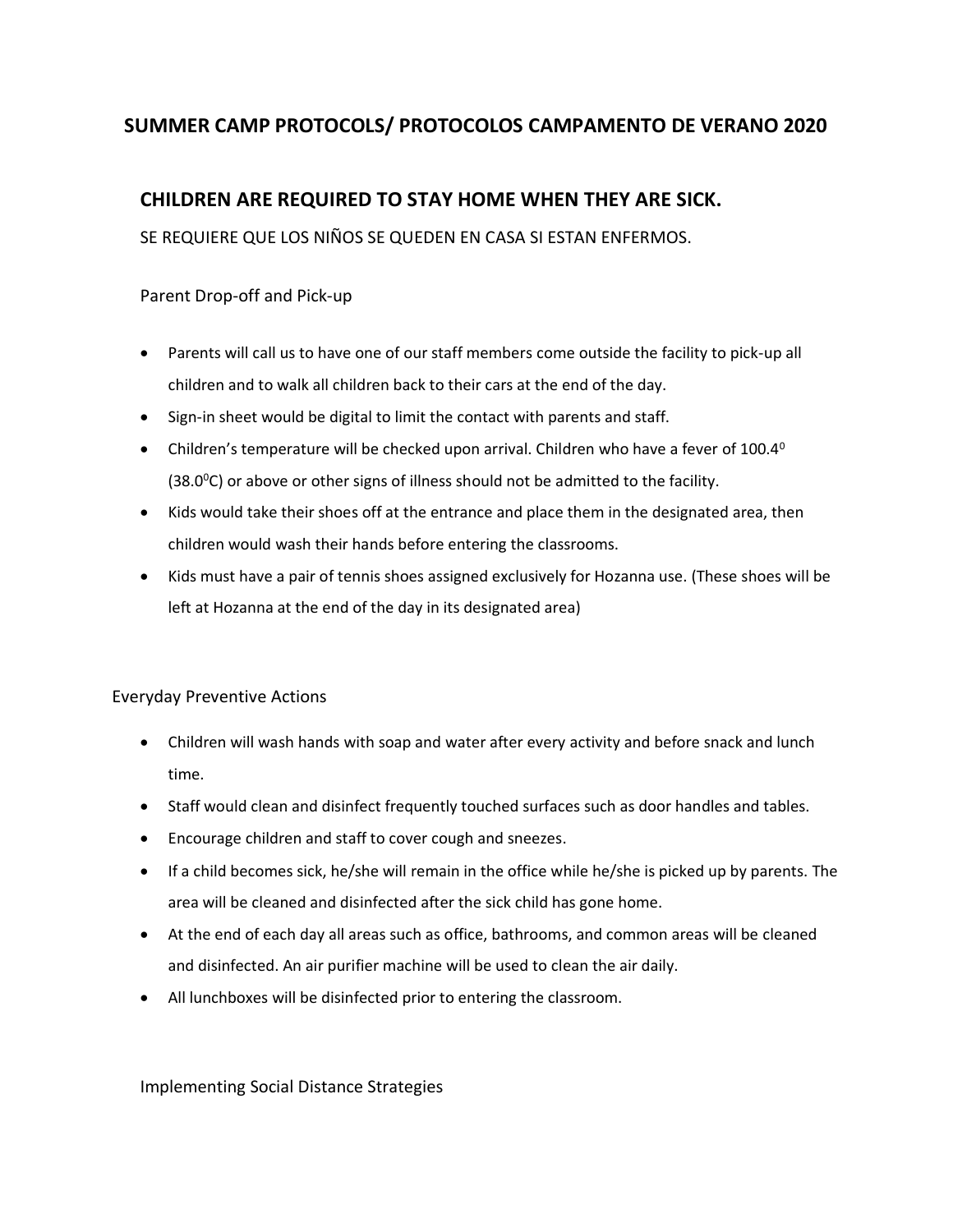- Considering we count with three spaces, we will have three groups of maximum 9 children per group to keep children separated during activities such as art, dance, and games. Each group would be in a different room.
- The groups will be the same each day.
- All fieldtrips are cancelled except for a once a week fieldtrip to the Lakefront Park for outdoor recreation.

#### HEREBY AGRESS TO THE FOLLOWING:

- 1. THE UNDERSIGNED HEREBY RELEASES, WAIVES, DISCHARGES AND COVENANTS NOT TO SUE Hozanna Ballet Academy, its directors and employees (hereinafter referred to as "releasees") from all liability to the undersigned and their child, his or her personal representatives, assigns, heirs, and next of kin for any loss or damage, sickness or illness, specifically including, but not limited to any damage whatsoever to undersigned in any way related to bacteria, viruses or other pathogens associated with a local outbreak, pandemic, or unknown; and any claims or demands therefore on account of injury to the person and their child or property or resulting in death of the undersigned or their child, whether caused by the negligence of the releasees or otherwise while the undersigned or their child is in, upon, or about the premises or any facilities or equipment therein, or while participating in Hozanna Ballet Academy services or programs.
- 2. THE UNDERSIGNED HEREBY ASSUMES FULL RESPONSIBILITY FOR AND RISK OF BODILY INJURY, ILLNESS, SICKNESS, DEATH, OR PROPERTY DAMAGE due to the negligence of releasees or otherwise while in, about, or upon the premises of Hozanna Ballet Academy and/or while using the premises or any facility or equipment affiliated with Hozanna Ballet Academy.
- 3. THE UNDERSIGNED HEREBY AGREES TO WAIVE ANY LIABILITY arising out of any actual, alleged, or threatened infectious, pathogenic, toxic, or other harmful properties of any "organic pathogen", which includes but may not be limited to bacteria, viruses or other pathogens whether or not a microorganism, regardless of whether such "organic pathogen" is the result of a local outbreak, pandemic, or unknown.

THE UNDERSIGNED further expressly agrees that the foregoing RELEASE, WAIVER AND INDEMNITY AGREEMENT is intended to be as broad and inclusive as is permitted by the law of the state of Florida